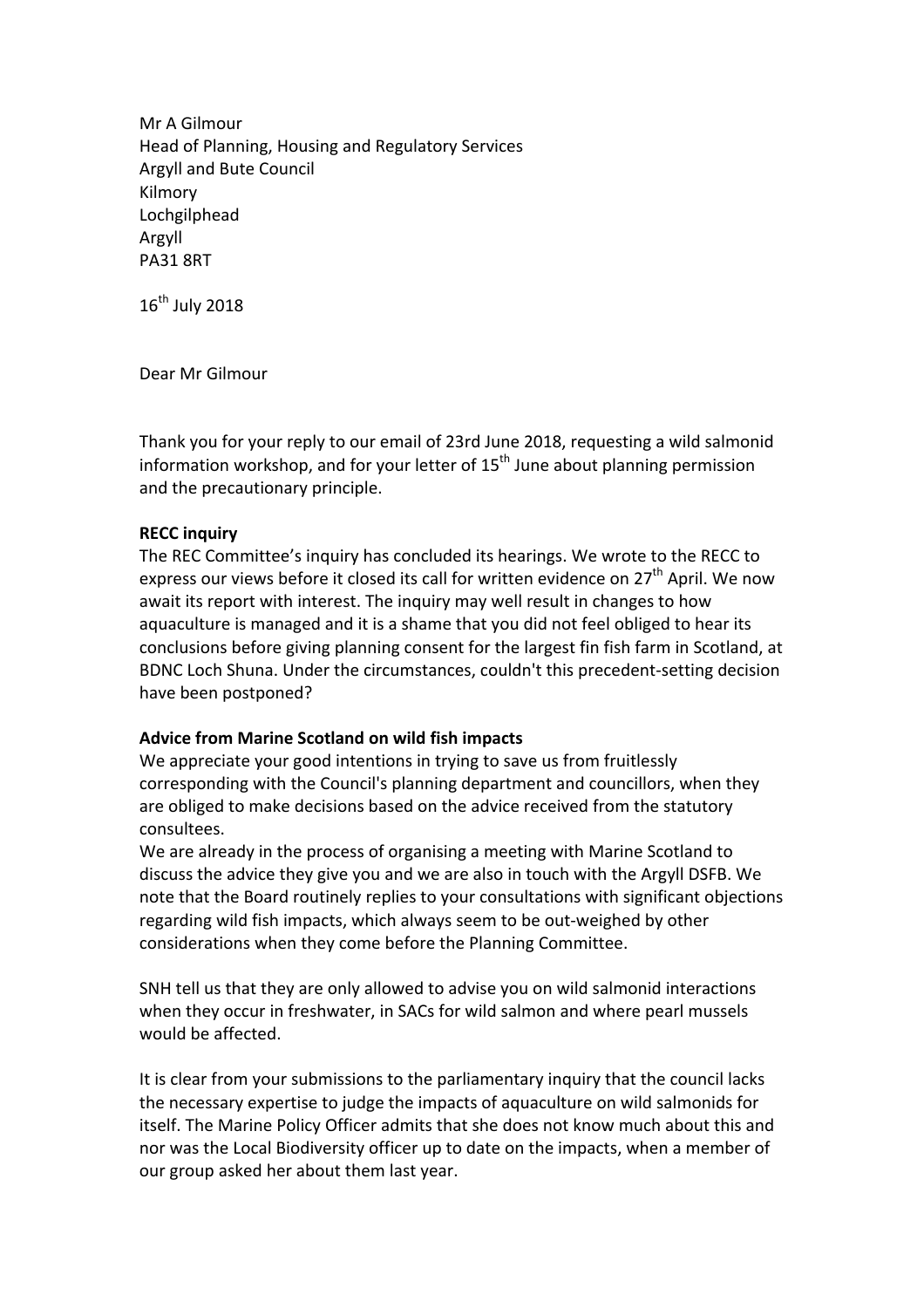There can surely be no harm in the planning department and the councillors of the Planning Committee learning more about the important topic of wild fish interactions, particularly as planning officers annually consult fish farming companies during the Aquaculture Liaison Group meetings, which include discussions of these interactions, purely from the perspective of the industry. This is hardly a balanced approach, in terms of giving equal weight to material considerations, one of which is the impacts of aquaculture on local communities.

At present most councilors on the Planning Committee seem unwilling to give any credence to the informed opinions of 'lay people', preferring to place their trust in 'highly paid experts' instead, even though, as you know, Mr Kerr has told several Aquaculture Liaison meetings that he is frustrated by Marine Scotland's response to planning consultations, because it is not sufficiently precise to allow him to give the Planning Committee clear advice on the risk to wild fish. He has described MS as sitting on the fence.

Please tell us how many times the Council has turned down fish farm developments because of concerns about wild salmonid interactions. It cannot be many because, of 34 planning applications for aquaculture considered between 2003-2013, A&BC turned down only 2.

After our meeting with Marine Scotland, and in the light of what they tell us about the severity of impact on wild salmonids on the west coast, we will contact you again to see whether you will reconsider hosting the workshop we have proposed.

## **Effectiveness of mitigation**

In your letter you say that: 'The Council will consider the extent to which credible *mitigation is available to reduce or eliminate any identified potential threat to marine species and habitats, and will weigh this in the balance when determining the planning application. '*

## The SPP is firmer than that, saying:

*'If there is a likelihood that significant irreversible damage could occur, modifications* to the proposal **to eliminate the risk** of such damage should be considered.' In other words mitigation is supposed to eliminate the risk, not just reduce it.

Are you not obliged to consider how to eliminate the risk to wild salmonids, rather than just to reduce it?

You have stated clearly that the mitigation measures open to you are ineffective, for instance in written evidence to the ECCLRC and RECC inquiry, stating that EMPs are a just a 'sticking plaster' and that the responsibility for assessing, monitoring and enforcing protection of wild salmonids from sea lice has been misallocated to the council.

# **Scottish Government's prohibition against development on east and north coasts**

We appreciate that the Scottish Government prohibits aquaculture developments on the east and north coasts, but do not agree with your conclusion that this means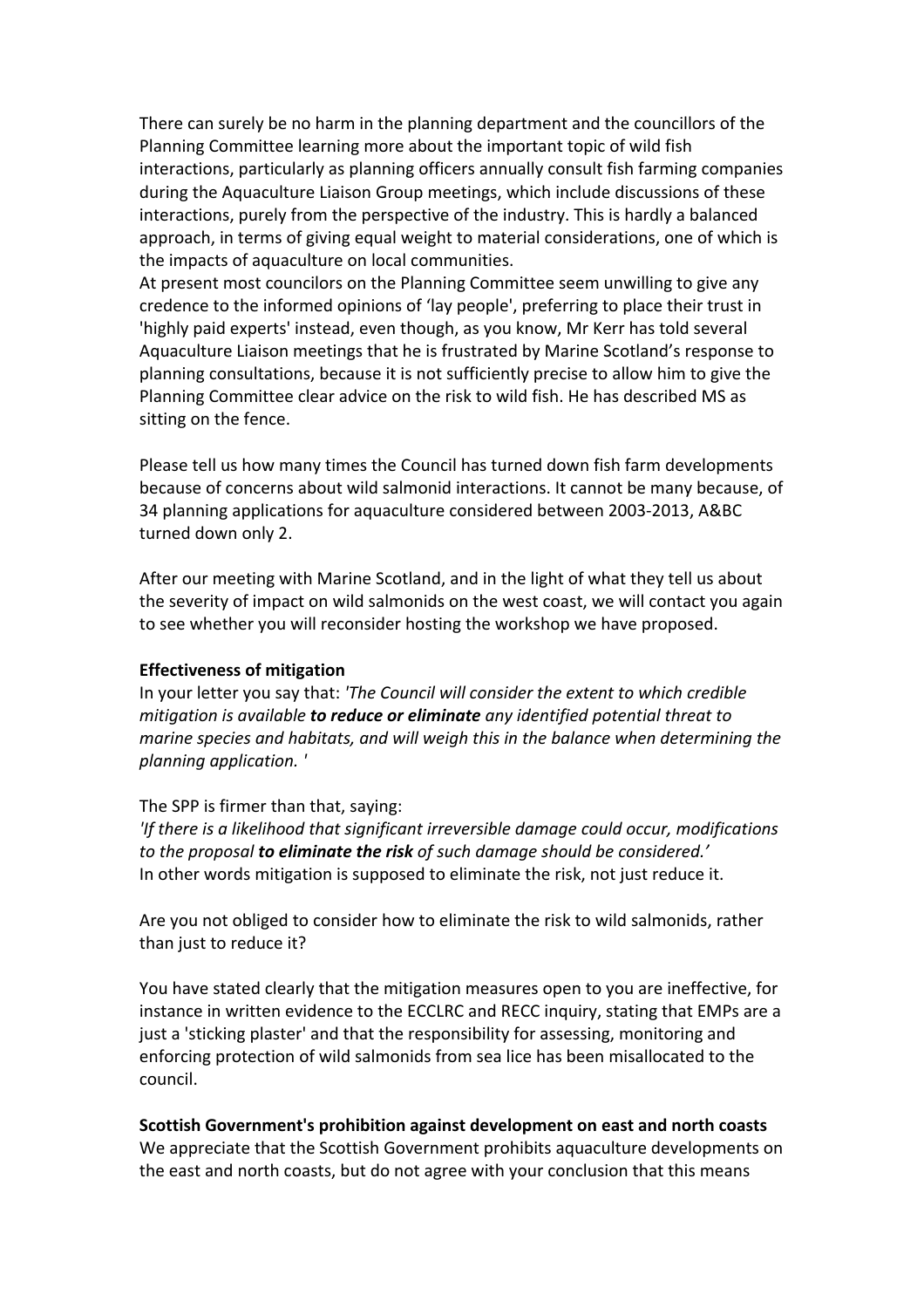there is no similar risk to wild salmonids on the west coast. This is not stated explicitly in the Government's statements on the subject. Have they stated this to you explicitly?

Presumably you have asked Marine Scotland to state categorically that fish farming poses no significant risk to wild salmonids living on the west coast? Please tell us what they said.

We will ask Marine Scotland about this also.

It seems to us from the Scottish Government's statements that the presumption against further marine finfish farm developments on the north and east coasts 'to safeguard migratory fish species' is not based on a different assessment of the biological risk, but rather on the economic argument that angling for wild salmon in east coast rivers is worth more than it is in the west.

## **Expansion of existing farms - EIA screening**

*The Notes on PLANNING CIRCULAR 1 2017. THE TOWN AND COUNTRY PLANNING (ENVIRONMENTAL IMPACT ASSESSMENT) (SCOTLAND) REGULATIONS 2017* says that, 'changes or extensions to Schedule 1 or Schedule 2 developments; *developments* which may have significant effects on the environment also fall within *the Regulations'.*

Please can you explain why expansions to existing farms are not usually subject to EIAs, even when the expansion is a 40% increase in biomass, as at BDNC Loch Shuna, making this the largest fish farm in Scotland, especially as it is likely to have a significant impact on the environment by virtue of its size and location, being sited in coastal waters used by salmon and sea trout and close to a salmon breeding river notified to you by the Argyll DSFB?

Mr A'Hearn has stated specifically that SEPA's intention in considering allowing such large farms under DZR is that they will be sited offshore, where sea lice will not be such a problem, which surely shows the risk of harm from doing otherwise.

Please can you explain your reasoning, when this proposed expansion, and others like it, were screened by the Council and determined not to require EIAs? Do these coastal waters near wild salmonid breeding rivers not count as sensitive areas, in the sense used in the Scottish EIA Regulations and EU Directive?

Marine Harvest's self-monitoring report for BDNC Loch Shuna, surveyed in December 2017 when the site contained 64% of its 2500 tonne maximum capacity, gave a borderline cage edge benthic quality result. Your advice to the planning committee showed that the site is only consented for 2100 tonnes but that it held 2949 tonnes in October 2017. In addition, the terms of an EMP imposed by you when it was permitted to expand to 2100t have never been met.

Despite this clear evidence that the site cannot take more fish without further harming the seabed, and the applicant's inability or unwillingness to adhere to the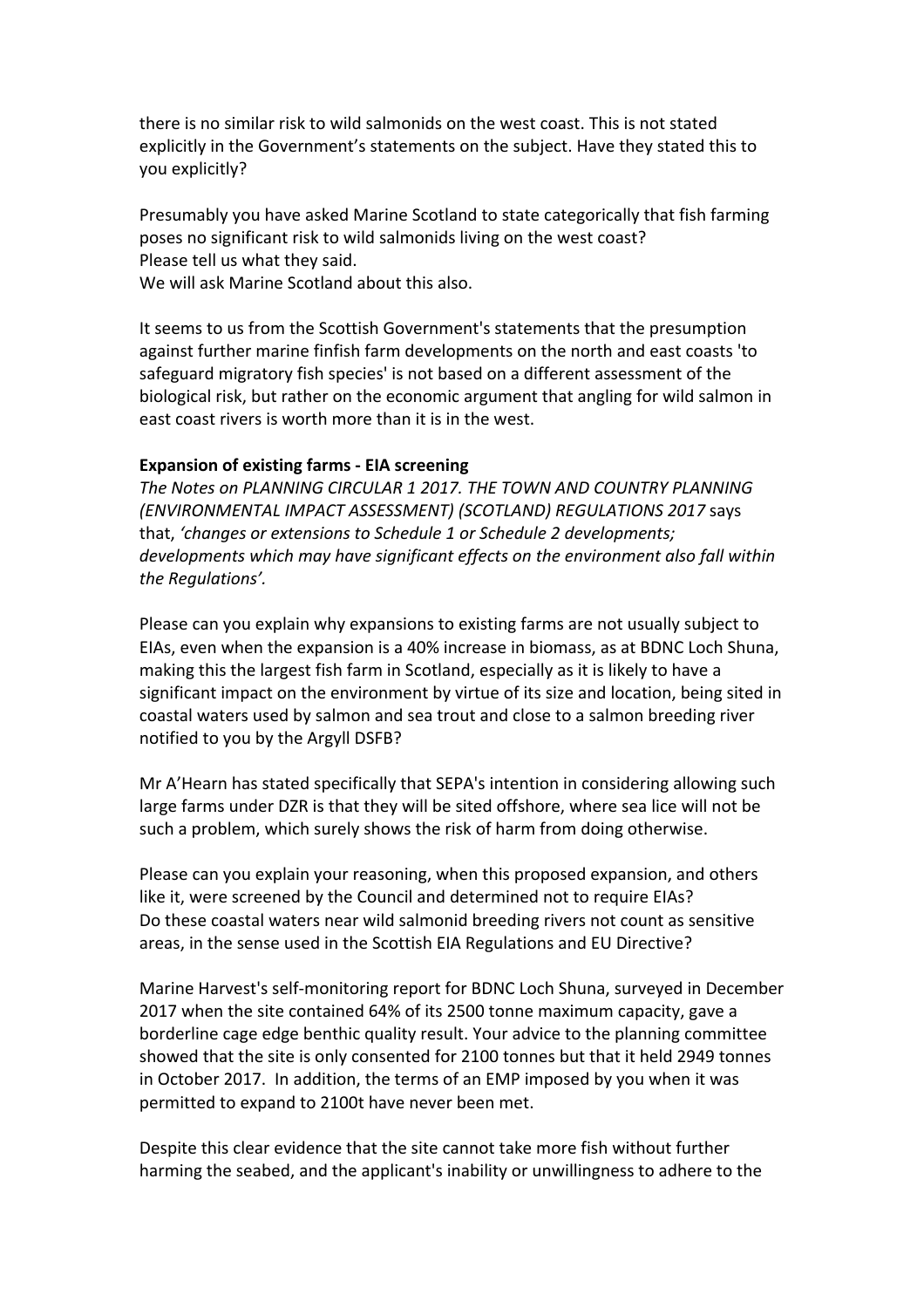previous EMP, the advice given in your name to the Planning Committee was to grant a 40% expansion and add a  $2^{nd}$  EMP.

This advice was partly given on the assurance of Marine Harvest, in a letter to Richard Kerr, that Ardmaddy South was operationally viable and would be surrendered, so the total biomass of farmed fish in the waterbody would stay the same. Ardmaddy South has not been in production since January 2016 and is not operationally viable. Save Seil Sound have followed that site closely and point out that after the granting of the application on 2 November 2012 the site was unstocked until May 2015, when the data shows biomass of 881 tonnes, then there was a production cycle peaking at 1732 tonnes in September after which the site was culled in January 2016, with a final tally of 896 tonnes. Reported mortalities totalled about 360 tonnes, which is far above the already unacceptable industry average of 25%. It seems that some stocks were removed from Ardmaddy to other sites around 24 November 2015, following reports of pancreatic disease, sea lice and physical damage due to the unexpectedly strong tidal conditions. Average Scottish cycles are currently 16.5 months, so culling after only eight months suggests a serious problem.

What checks were made to test the developer's assurance that this site was still viable? By accepting this without reservations you have permitted the farmed fish biomass in the waterbody to be increased by 2100 tonnes, at BDNC Loch Shuna and Pol na Gille, with direct consequences for the area's wild salmonids, and without requiring an EIA.

## The cumulative impacts of aquaculture across Argyll and Bute

You suggest that we are wasting our efforts by contesting planning permission applications for fish farms on a case by case basis, but fin fish farms do not only affect their local environment. They have wide scale cumulative impacts as well.

We note that the screening and scoping question you put to statutory consultees only ask about harm resulting from that one development. By contrast, in your letter to us of 5th May, you said: 'The Council's view is that wild fish issues would be best addressed on a water body wide basis, having regard to cumulative effects of the fish *farm development.'*

The council's written submission to RECC also states, correctly, that: 'Sea lice are an environmental wide *issue* presenting cumulative impact *considerations, therefore their consequences are not best addressed by individual* planning applications, which present themselves on an ad hoc basis.'

Adding that EMPs, the main form of mitigation available to you, do not work because: *'The issue of sea lice requires an area wide water body response which* cannot be delivered by EMPs associated with individual applications. Whilst new or *expanded sites may become subject to EMPs, other long-standing sites, potentially* with more biomass or a history of elevated lice levels, may not present a similar *opportunity* to deploy EMPs, simply because they are not subject to alterations *requiring further planning permission.'*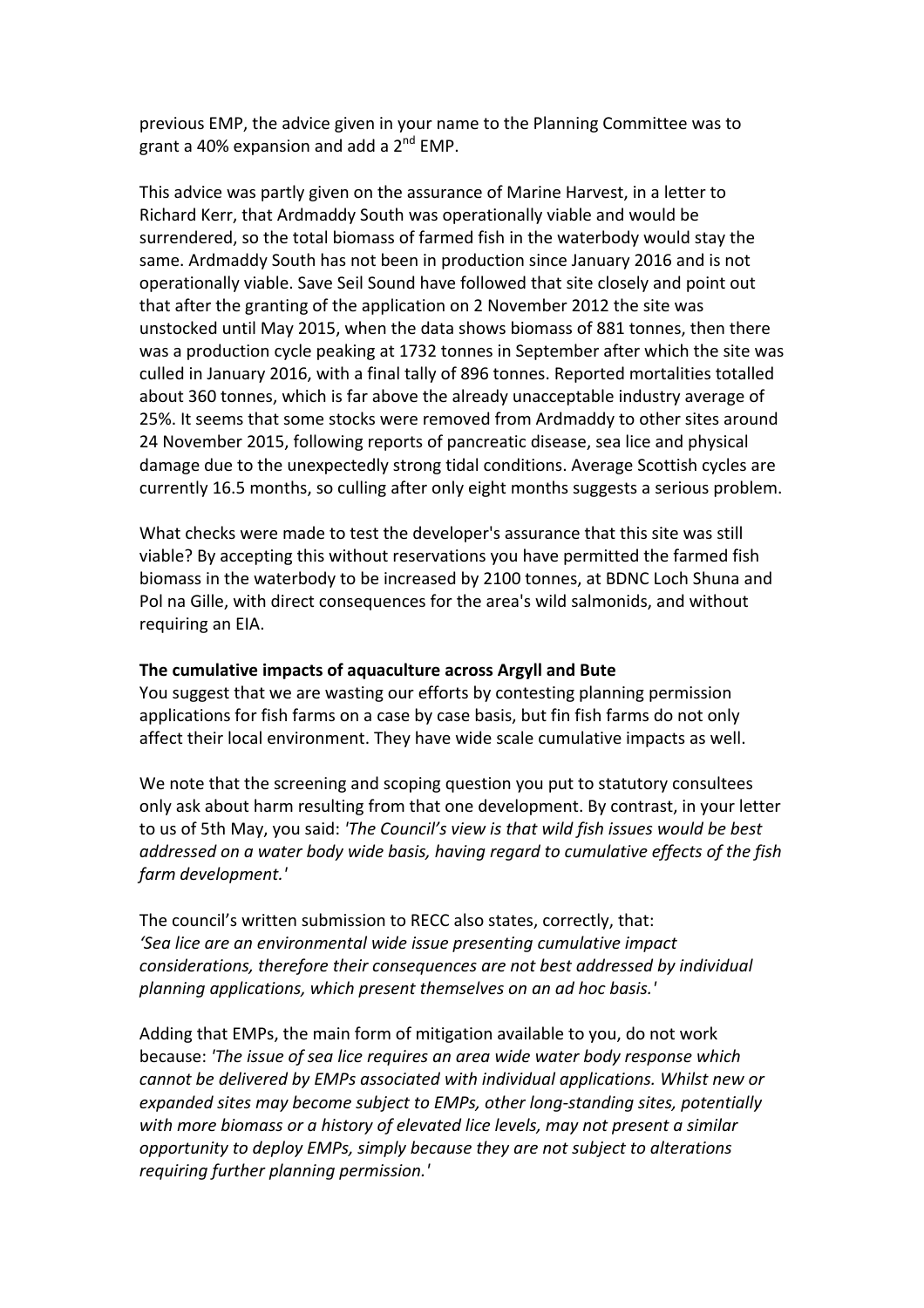The most recent research shows that these cumulative impacts can be felt at far larger scales than individual waterbodies. (*Temporal variability in sea lice population connectivity and implications for regional management protocols*. T.P. Adams, D. Aleynik, K.D. Black. SAMS. in AQUACULTURE ENVIRONMENT INT Vol. 8: 585-596, 2016) Modeling current flows on the west coast of Scotland showed that viable sea lice larvae can be carried from their source on the mainland coast, to infest fish farms as far away as the Outer Hebrides, and from sources there back to the mainland. Only by synchronously managing areas at the scale of at least 100km could this impact by mitigated, according to the study.

The National Marine Plan states that: 'Development and use of the marine *environment must not result in significant impact on the national status of Priority Marine Features'.* Wild salmonids are PMFs.

Furthermore the Marine (Scotland) Act 2010 requires that 'decision makers should *act in the way best calculated to further the achievement of sustainable development and use, including the protection and, where appropriate, enhancement of the health* of the Scottish marine area', ie at scales much larger than the Council considers for individual fish farm planning applications.

As you know, larger farms present a higher risk of harm being caused by sea lice, disease and escapes, but there are very few ways for the biomass of fish held in a farm to be limited: MS/FHI are only allowed to cap fish biomass to benefit the farmed fish, and SEPA maintains that it can only limit biomass to reduce pollution. This leaves Argyll and Bute and the Highland Councils as the main arbiters of how many fish are farmed on the mainland's west coast, and with responsibility for the cumulative impact on wild salmonids, of the sea lice and disease agents produced by every farm that has already been consented, as well as a large part of the industry's proposed doubling of capacity.

The EIA Directive requires environmental assessments to include all the impacts in an area - an essential type of scrutiny that is never exercised by, or provided as guidance to the planning committee, when it assesses individual fish farm planning applications.

To routinely set the advantages of each such development above the cumulative harm being done by all the farms consented by the Council in its area of responsibility, without undertaking a Strategic Environmental Assessment, as required under the Environmental Assessment (Scotland) Act 2005, is a dereliction of your biodiversity duty.

To achieve such an SEA, you would need to have asked your statutory consultees to state categorically that, after all available mitigation, aquaculture poses no cumulative risk of significant harm to wild salmonids on the west coast.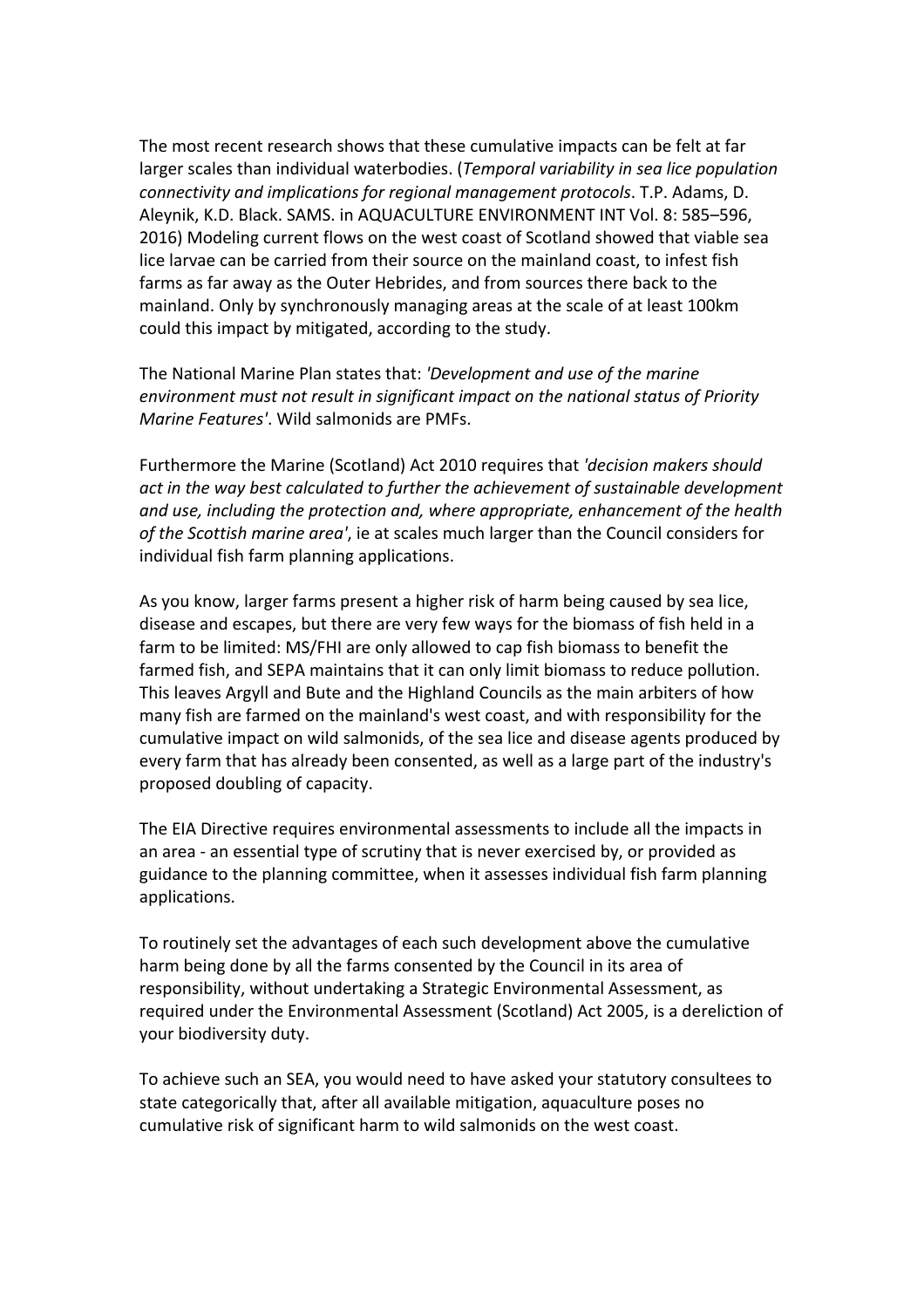If Marine Scotland has not confirmed that the risk is insignificant then there must be a chance that it is, in which case, as you have stated clearly (below), the precautionary principle applies.

The 2005 Act defines the process required to deliver such a Strategic Environmental Assessment. In accordance with this protocol, please provide details of the screening process you have undertaken to assess whether a SEA is required for the cumulative impact on the environment of all the fish farms in the Council's area of responsibility, and of the scoping stage you have undertaken to determine the scope of what should be considered in this SEA. This SEA should of course include the impact of industry's plans to double its capacity by 2030.

Please also provide details of the consultations with public bodies that you are obliged to have undertaken, to determine this cumulative impact across the whole area. 

As a result of these consultation responses you should have produced an Environmental Report on this impact. Please provide this too.

# **Marine Scotland's locational policies**

The SPP says that Marine Scotland are obliged to explain their, *'locational policies* when *identifying areas potentially suitable for new development, and sensitive areas* which are unlikely to be appropriate for such development'

Have MS supplied you with these policies?

Please provide us with details of the areas in Argyll and Bute that MS have told you are suitable for new developments, and the sensitive areas they have told you are unlikely to be appropriate for such developments.

As you have pointed out, gathering this information from other agencies is part of the Local Authority's biodiversity duty.

# Applying the precautionary principle

In your letter you said: 'Where it is identified through consultation that the proposed development may impact on nationally or internationally significant natural heritage *resources, and that impact is uncertain but there is sound evidence indicating that irreversible damage could occur, the Council will then apply the precautionary* principle in accordance with the provisions of Para 204 of SPP'.

# The SPP also states that:

*'Planning authorities should apply the precautionary principle where the impacts of a proposed development on nationally or internationally significantly landscape or*  natural heritage resources are uncertain but there is sound evidence indicating that *significant irreversible damage could occur.'*

The SAMS report for the parliamentary inquiry contains sound evidence that cumulative harm is being done by salmon farming to wild salmonids, a nationally significant natural heritage resource, across the west coast of Scotland. When such evidence exists but you are uncertain of the impacts, the SPP makes it clear that it is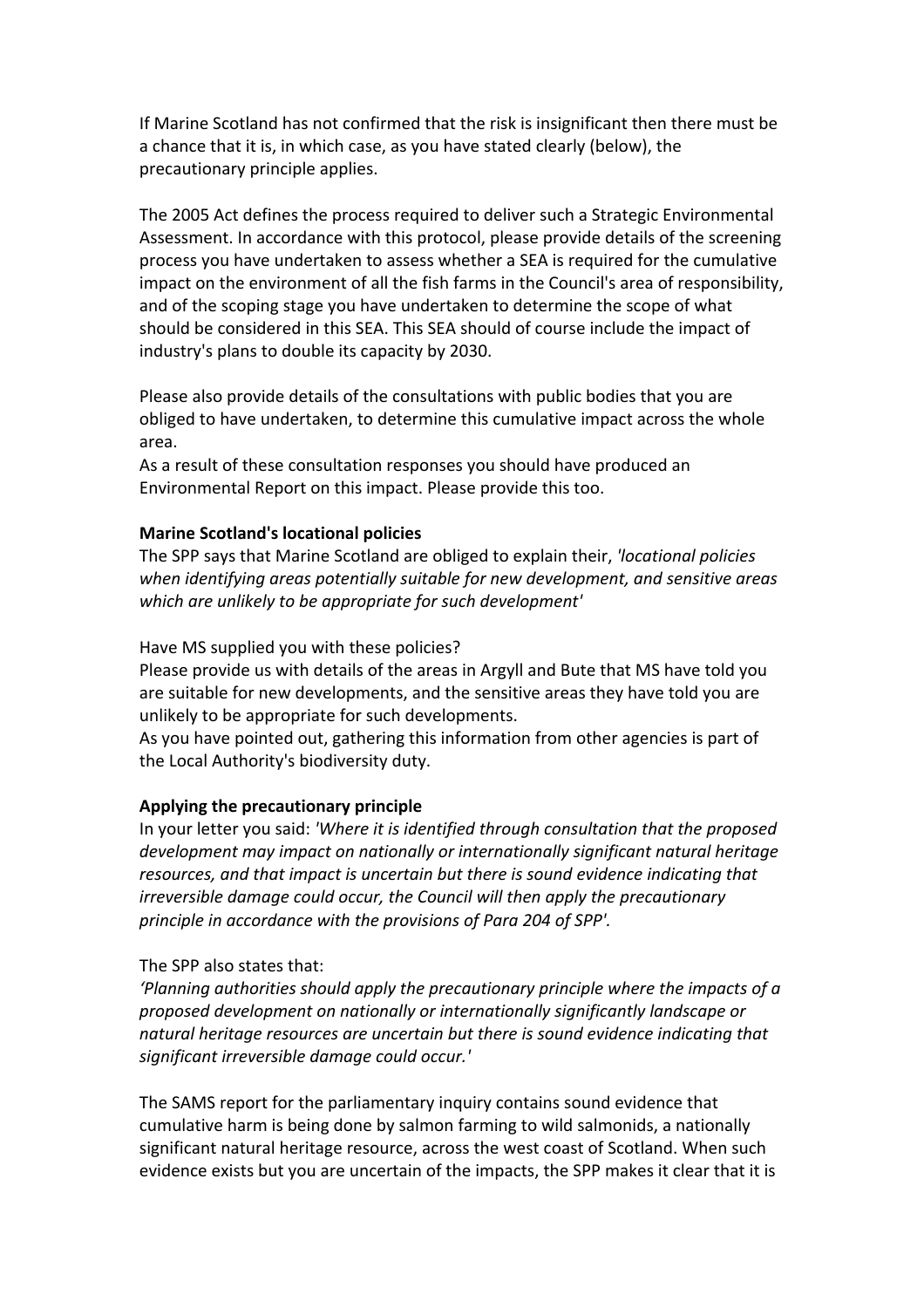not possible to avoid applying the precautionary principle. This risk cannot be assessed by only considering the impact of small clusters of adjacent farms, as happened at BDNC Loch Shuna.

We draw your attention again to the 2017 judgment by the Court of Appeal in Northern Ireland (NICA 41, para 35), to which you did not refer in your reply, regarding the precautionary principle and planning permission:

*'It operates on the basis that there should be no planning permission until it is* established that there is no unacceptable impact on the environment.' ... 'The proper approach is to proceed on the basis that there is an absence of evidence that the *operations are having an unacceptable impact on the environment.'* And at paragraph 37:

*'What has been disregarded in the letter of decision, where it deals with the Stop Notice, is that these operations are considered likely to have significant impact, that the nature and extent of that impact has not been established, that prior to the grant* of permission is the requirement to establish that there will be no significant impact and that it is imperative that the precautionary principle be applied.' *'What must be put in the balance is the absence of evidence that there will be no harm.* To approach the matter with a requirement for evidence of harm is the *negation of the precautionary principle.'*

In addition the SPP (para 251) requires you to adhere to your local development plan that sets out, 'the issues that will be considered when assessing specific proposals, which could include:

*Impacts on, and benefits for, local communities Economic benefits of the sustainable development of the aquaculture industry;* Landscape, seascape and visual impact; **Biological carrying capacity;** *Effects on coastal and marine species (including wild salmonids) and habitats; Impacts on the historic environmental and the sea or loch bed; Interaction with other users of the marine environment (including commercial fisheries, Ministry of Defence, navigational routes, ports and harbours,* anchorages, tourism, recreation and leisure activities); Cumulative effects on all of the above factors.'

Please direct us to the section of the Local Development Plan that describes in detail your assessment of the whole area's biological carrying capacity for marine fish farms, the cumulative impact of all the fish farms in Argyll, currently existing and under the proposed doubling of capacity, on coastal and marine species and habitats, including wild salmonids, and on local communities and other users of the marine environment, through their effects on existing sustainable jobs including those in tourism and in creel fishing, where fish farm pesticides can kill commercially valuable crustaceans.

The SARF098C 'PAMP2 Refreshment Study: 'The association between emamectin *benzoate use and crustacean assemblages around Scottish fish farms'* (2017) shows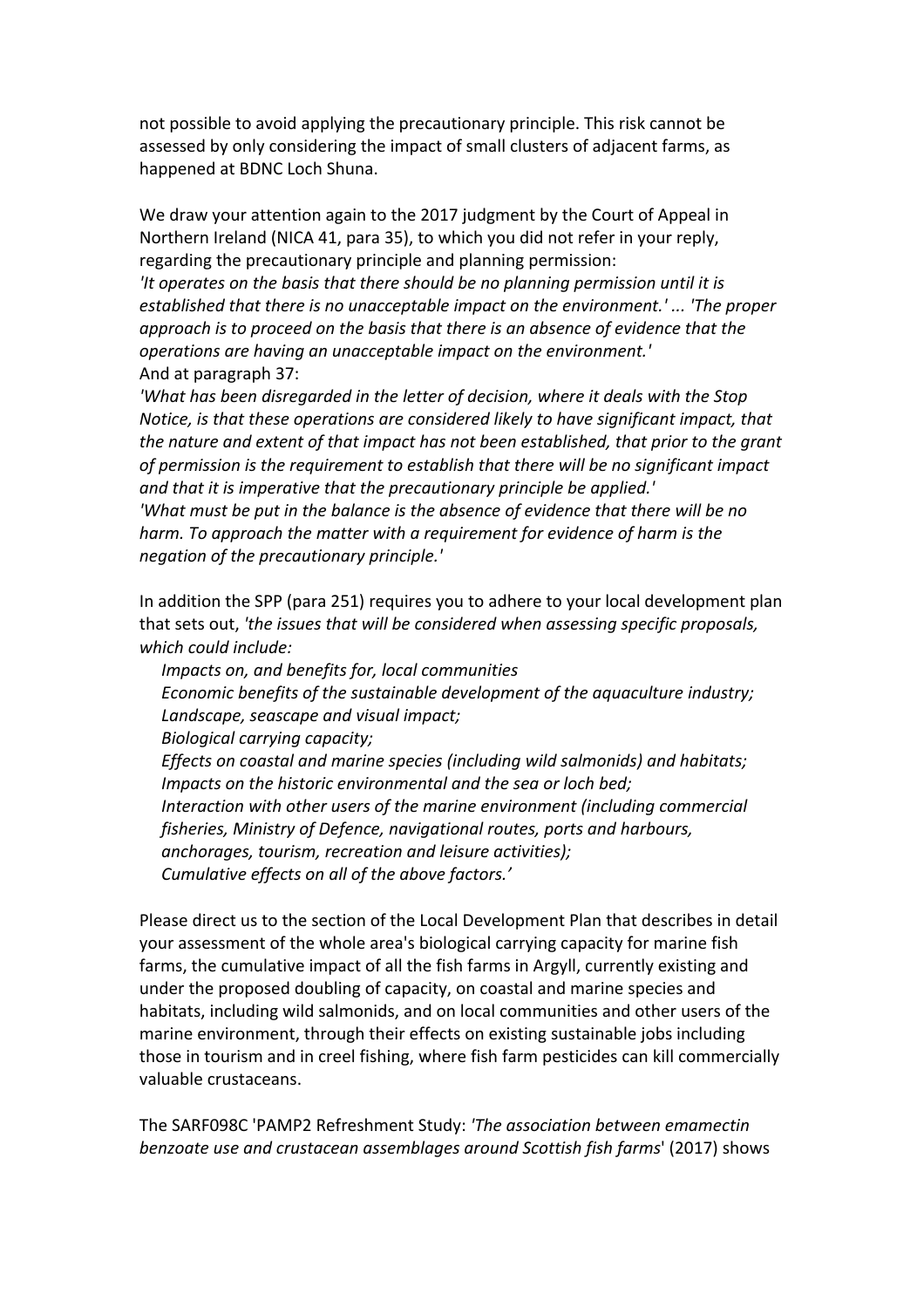that emamectin benzoate use correlates with the reduction by a half, on average, of crustacean abundance at considerable distances from salmon farms in Shetland.

You say that the council is following its Local Development Plan, which was formulated in accordance with the Local Biodiversity Action Plan. We have read the updated LBAP (2010-2015). Wild salmon and sea trout are hardly mentioned in the ongoing projects, and then only in freshwater. It does not mention aquaculture's effect on them at all. The only two work programmes relevant to marine impacts on wild salmon and sea trout are MC 17: 'Firth of Clyde sea trout project' and MC18: 'Salmon and sea trout smolt migration', both of which are described as Potential Projects 'to take forward as and when resources become available'.

Given the evidence of the impact of aquaculture on these species in the sea, the LBAP and therefore the LDP are badly out of date.

The SAMS report for the parliamentary inquiry into the environmental impact of salmon farming shows that the evidence base has changed drastically in the last few years, both on the impact of sea lice and on genetic introgression, while on disease transference from farmed to wild fish (the main contributor to the very high average mortality figures in fish farms) the SAMS report is clear that there is a great knowledge gap.

Meanwhile new research, too recent to be included in the SAMS report is even clearer: 

A new study on Skye (March 2018) shows that sea lice numbers are higher on wild sea trout living closer to fish farms than on those further from them, and concludes: *'our data add to the empirical evidence that* L. salmonis *from farms can cause fatal infestations of wild S. trutta and highlight the importance of limiting L. salmonis abundance on farms to improve wild salmonid survival.'*

*(The influence of aquaculture unit proximity on the pattern of Lepeophtheirus* salmonis infection of anadromous Salmo trutta populations on the isle of Skye, Scotland. I. Moore, J. A. Dodd, M. Newton, C. W. Bean, I. Lindsay, P. Jarosz and C. E. Adams Journal of Fish Biology (2018))

(https://www.researchgate.net/publication/324126170\_The\_influence\_of\_aquacult ure unit proximity on the pattern of Lepeophtheirus salmonis infection of ana dromous Salmo trutta populations on the isle of Skye Scotland L SALMONIS I NFECTION RATES ON S TRUT)

This study was peer reviewed and non-partisan, being part-funded by Grieg Seafood Ltd, while Marine Harvest Scotland and The Scottish Salmon Company assisted with field work, sample collection and site access permission - they could hardly claim not to know its conclusions.

Meanwhile, SARF (Scottish Aquaculture Research Forum) has just published (June 2018) the results of a three-year study, comparing tagged wild salmon smolts returning to the River Lochy (west coast) to the Conon (east coast). Only 2 of the 3229 smolts tagged in the Lochy were detected again as adults, while 52 of the 4012 smolts tagged in the Conon were detected: 21 times more, in proportion to the numbers tagged in each river.

(http://www.sarf.org.uk/Project%20Final%20Reports/SARFSP010.pdf)